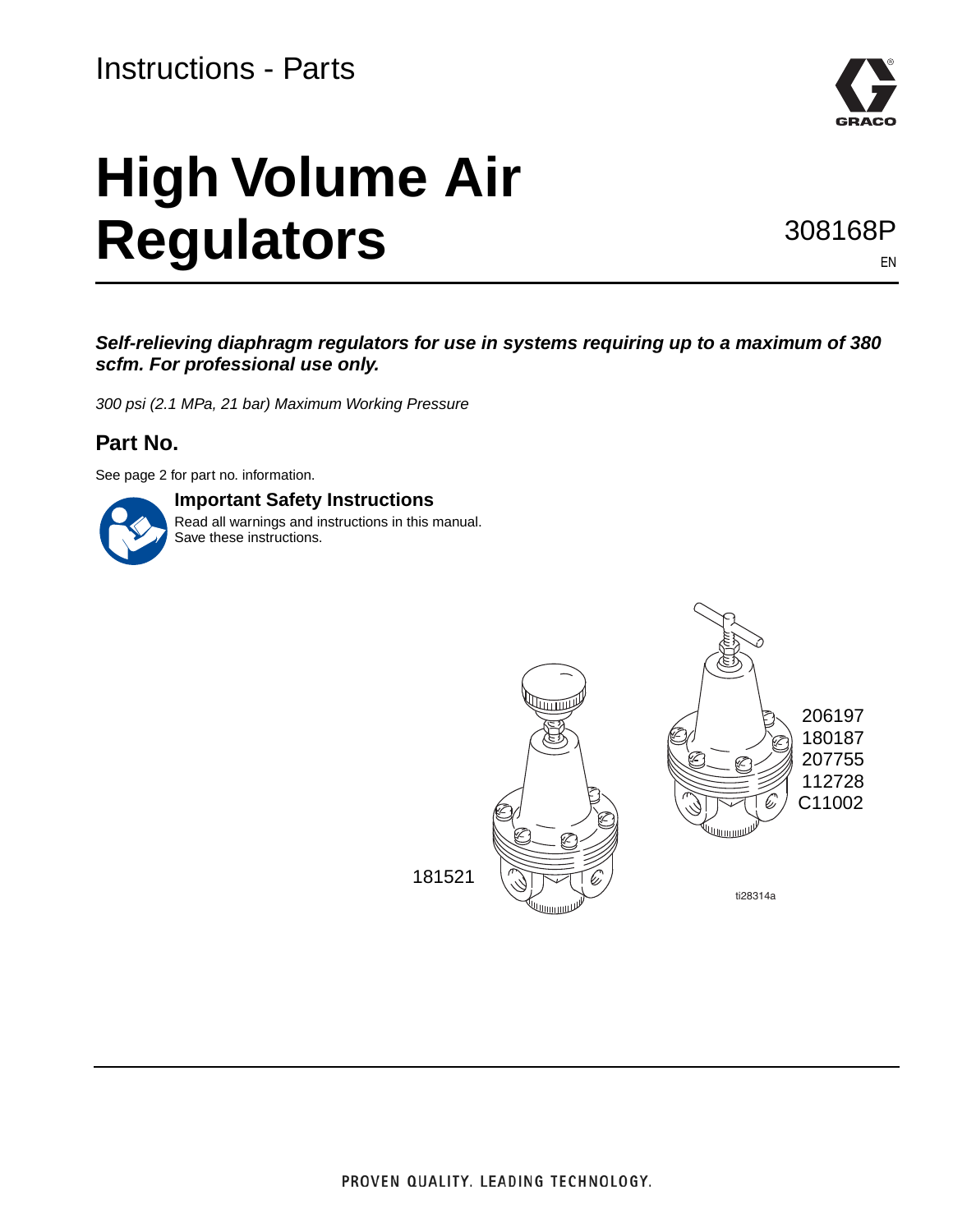## **Contents**

| Accessories 8              |
|----------------------------|
| Dimensions 9               |
| Flow Curves 9              |
| Graco Standard Warranty 10 |

### <span id="page-1-0"></span>**Part Numbers**

These regulators have a maximum temperature range of 40-120°F (4-49°C).

| <b>Bare</b><br>Regulator<br>Part No. | Regulator<br><b>Assembly</b><br>Part No. | <b>Maximum</b><br>scfm<br>(m <sup>3</sup> /min) | Pump/System<br><b>Application</b> | <b>Port Size</b><br>(npt) | Inlet/Outlet Gauge Port<br>Size(2)<br>(npt) | Handle<br><b>Type</b>   | Regulated<br><b>Pressure</b><br>Range   | <b>Diaphragm</b><br><b>Material</b> |
|--------------------------------------|------------------------------------------|-------------------------------------------------|-----------------------------------|---------------------------|---------------------------------------------|-------------------------|-----------------------------------------|-------------------------------------|
| C11002                               |                                          | 200(5.6)                                        | Senator                           | $\overline{3/8}$          | 1/4                                         | Tee                     | 0-125 psi                               | <b>Nitrile</b>                      |
|                                      |                                          |                                                 | <b>Bulldog</b>                    |                           |                                             |                         | (0-0.9 MPA,<br>$0-9$ bar)               | Rubber                              |
|                                      |                                          |                                                 | President                         |                           |                                             |                         |                                         |                                     |
|                                      |                                          |                                                 | Glutton                           |                           |                                             |                         |                                         |                                     |
|                                      |                                          |                                                 | <b>Husky 2150</b>                 |                           |                                             |                         |                                         |                                     |
| 181251                               |                                          | 200(5.6)                                        | Senator                           | 1/2                       | $\overline{1/4}$                            | <b>Knob</b>             | $0-75$ psi                              | <b>Nitrile</b>                      |
|                                      |                                          |                                                 | <b>Bulldog</b>                    |                           |                                             |                         | (0-0.5 MPA,<br>$0-5$ bar)               | Rubber                              |
| 206197                               | 205712                                   | 200(5.6)                                        | Senator                           | $\overline{1/2}$          | 1/4                                         | Tee                     | $0-125$ psi                             | <b>Nitrile</b>                      |
|                                      | 206276                                   |                                                 | <b>Bulldog</b>                    |                           |                                             |                         | (0-0.9 MPA,<br>$0-9$ bar)               | Rubber                              |
|                                      | 218691                                   |                                                 | President                         |                           |                                             |                         |                                         |                                     |
|                                      | 902412                                   |                                                 | Glutton                           |                           |                                             |                         |                                         |                                     |
|                                      |                                          |                                                 | <b>Husky 2150</b>                 |                           |                                             |                         |                                         |                                     |
| 180187                               | 218315                                   | 380(10.6)                                       | 63:1 King                         | $\overline{3/4}$          | $\overline{1/4}$                            | $\overline{\text{Tee}}$ | $0-80$ psi<br>(0-0.5 MPA,<br>$0-5$ bar) | <b>Nitrile</b><br>Rubber            |
| 207755                               | 207651                                   | 380(10.6)                                       | King                              | 3/4                       | $\overline{1/4}$                            | Tee                     | $0-125$ psi                             | <b>Nitrile</b>                      |
|                                      | 244845                                   |                                                 |                                   |                           |                                             |                         | (0-0.9 MPA,<br>$0-9$ bar)               | Rubber                              |
| 112728                               | 236989                                   | 380(10.6)                                       | Premier                           | $\overline{1}$            | 1/4                                         | Tee                     | $0-125$ psi                             | <b>Nitrile</b>                      |
|                                      | 24Y519                                   |                                                 | Xtreme XL                         |                           |                                             |                         | (0-0.9 MPA,<br>$0-9$ bar)               | Rubber                              |

**NOTE:** See manual 308167 for low volume regulators.

**NOTE:** Bare regulators are available separately or in the regulator assemblies shown with them.

**NOTE:** See page [7](#page-6-0) for 241661 Regulator Kit parts.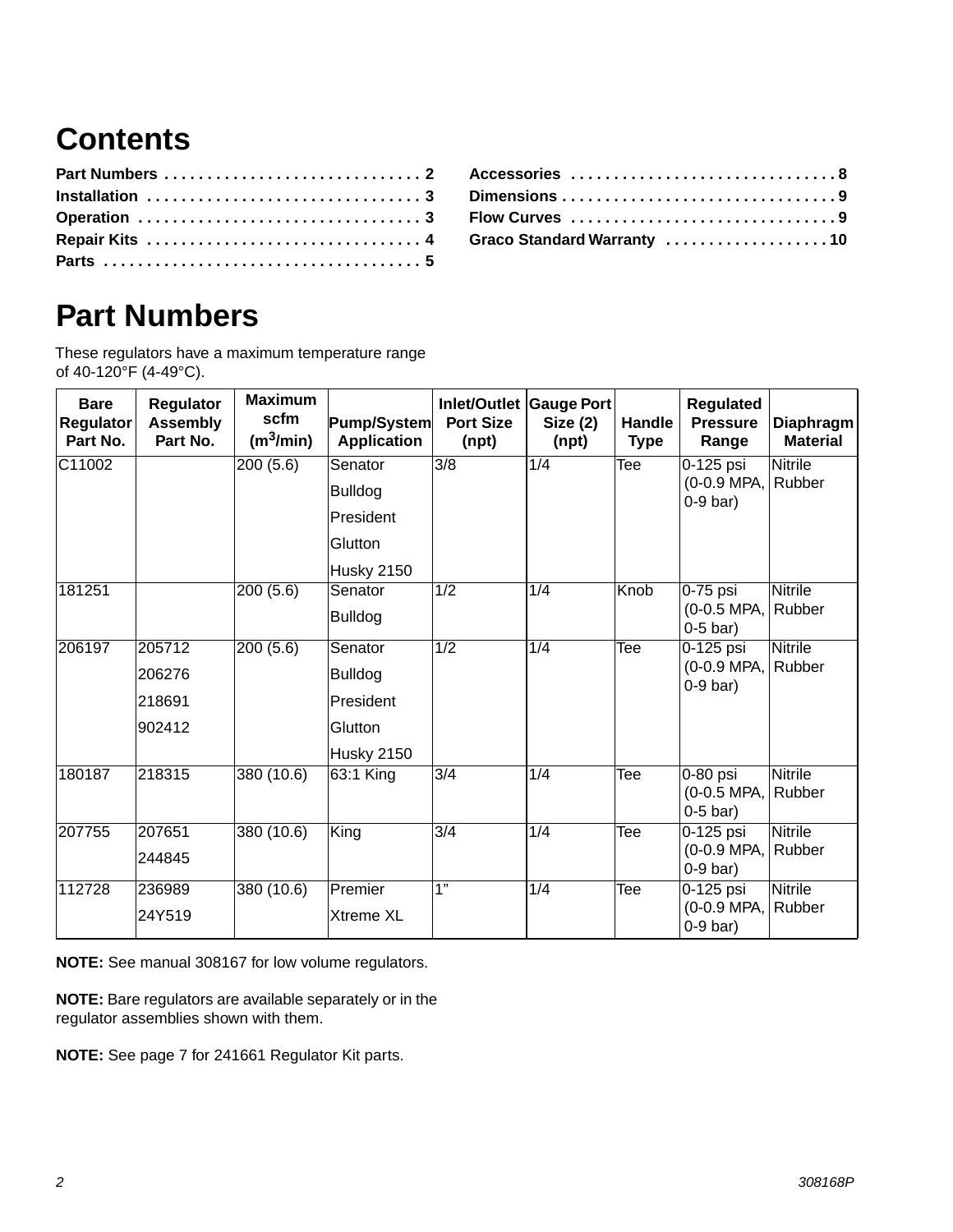### **Installation**

Before installing any air line components, blow out the pipe line to remove scale and other debris. Use pipe compound or tape sparingly and only on male threads. Install the regulator in the pipe line so the flow is in the direction of the arrow stamped on the body. Locate the regulator as close as possible to the equipment it serves.

# **WARNI**

To reduce the risk of serious injury, including fluid injection, splashing fluid in the eyes or on the skin, or injury from the pump starting unexpectedly, **be sure your system includes a bleed-type master air valve.**

Install the air valve between the air regulator outlet and the device the regulator is serving. When relieving system air pressure, close the bleed-type master air valve to fully relieve air pressure.

### <span id="page-2-0"></span>**Operation**

### **Adjusting the Regulator**

- 1. **To increase the regulated air pressure**, turn the handle clockwise.
- 2. **To decrease the regulated air pressure**, turn the handle counterclockwise.
- 3. Tighten the locknut to lock in the adjustment.

### **Relieving Pressure**

- 1. Close the bleed-type master air valve to bleed air from the valve to the device it is serving.
- 2. Trigger the gun or dispense valve and open any fluid drain valves to relieve fluid pressure.

To provide the user with a variety of assembly options, a bleed-type master air valve is not included with all regulator assemblies. See **Accessories** to order this valve. A bleed-type master air valve may also be installed upstream from the air controls to isolate them for servicing.

Be sure the air to the regulator is clean. Erratic regulator operation or loss of regulation is usually caused by dirt in the disc area. To clean the regulator, see the Repair section on page [4](#page-3-0).

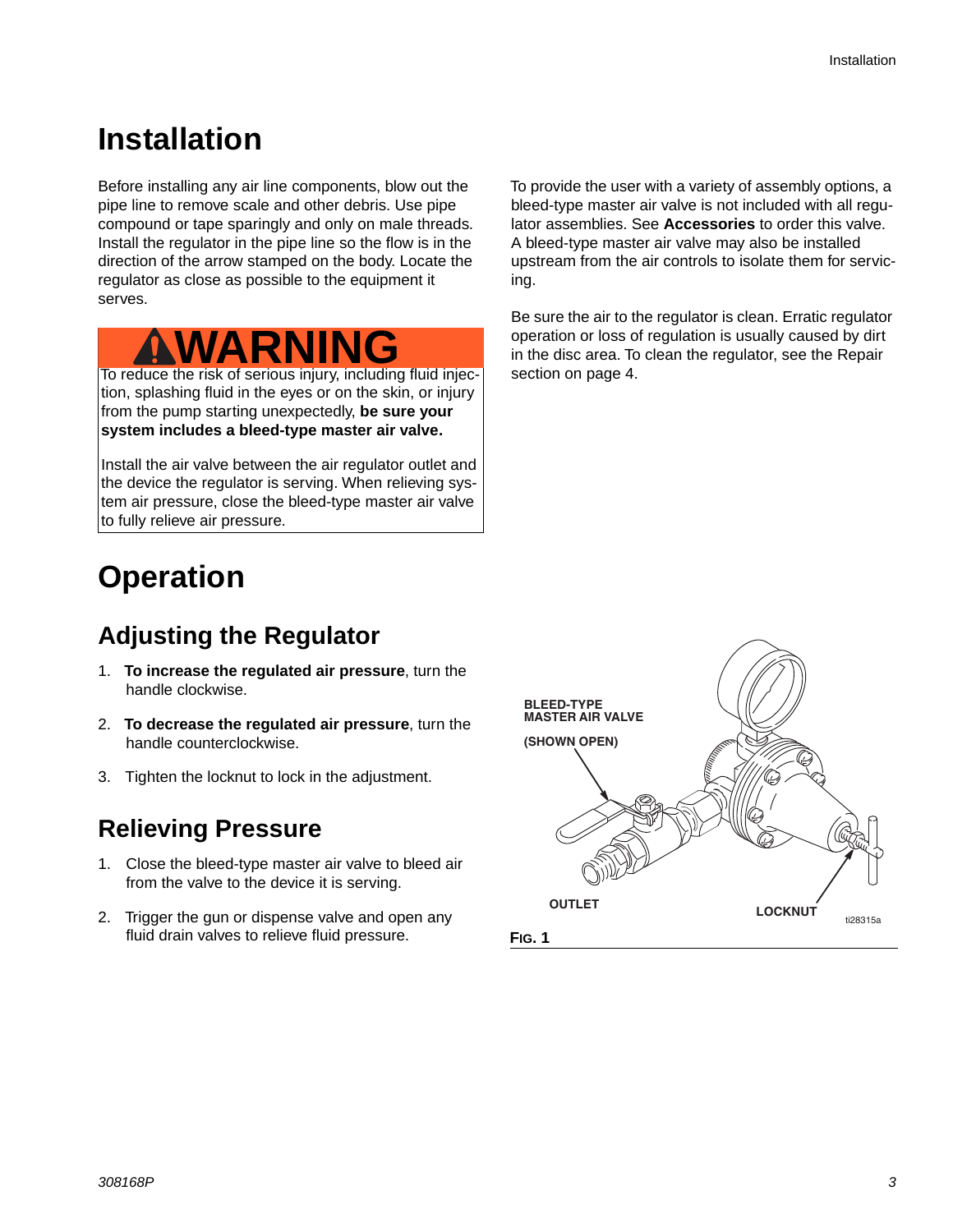## <span id="page-3-0"></span>**Repair Kits**

This chart identifies the available repair kits for the regulators covered in this manual. The cutaway drawing shows the location of the diaphragm.

|                                      | <b>Repair Kits</b>      |                     |  |  |
|--------------------------------------|-------------------------|---------------------|--|--|
| <b>Bare</b><br>Regulator<br>Part No. | 102763<br>Diaphragm     | 102762<br>Diaphragm |  |  |
| 206197                               |                         | X                   |  |  |
| 207755                               | X                       |                     |  |  |
| 180187                               | $\overline{\mathbf{x}}$ |                     |  |  |
| 181521                               |                         | X                   |  |  |
| 112728                               | x                       |                     |  |  |

 $\Delta$  Torque to 45 in-lb (5.1 N•m)





lator.

To reduce the risk of serious injury, fluid injection, splashing in the eyes or skin, injury from moving parts, **always** open the bleed-type master air valve (required) to relieve system air pressure, and trigger the gun or dispense valve and open any fluid drain valves to relieve fluid pressure.

If the regulator fails to operate, operates roughly, vibrates, etc., follow the **WARNING** above. Remove the regulator and service it as follows.

Disassemble the regulator.

Wash the parts with household soap and water or denatured alcohol. Wipe the parts dry with a clean, soft, dry rag. Use compressed air to blow dirt and contaminants out of the regulator body.

Do not use trichloroethylene, acetone or similar solvents to clean the regulator. These solvents could damage the regulator parts.

*NOTICE*

Inspect all parts for wear or damage. Replace damaged parts.

Lubricate the bearing area, all o-rings, adjusting screw threads, and spring ends with No. 2 lithium-base grease. Reassemble the regulator.

When installing the diaphragm, be sure the disc stem is installed in the center hole of the diaphragm. Install the spring housing and torque the screws to 45 in-lb (5.1 N•m).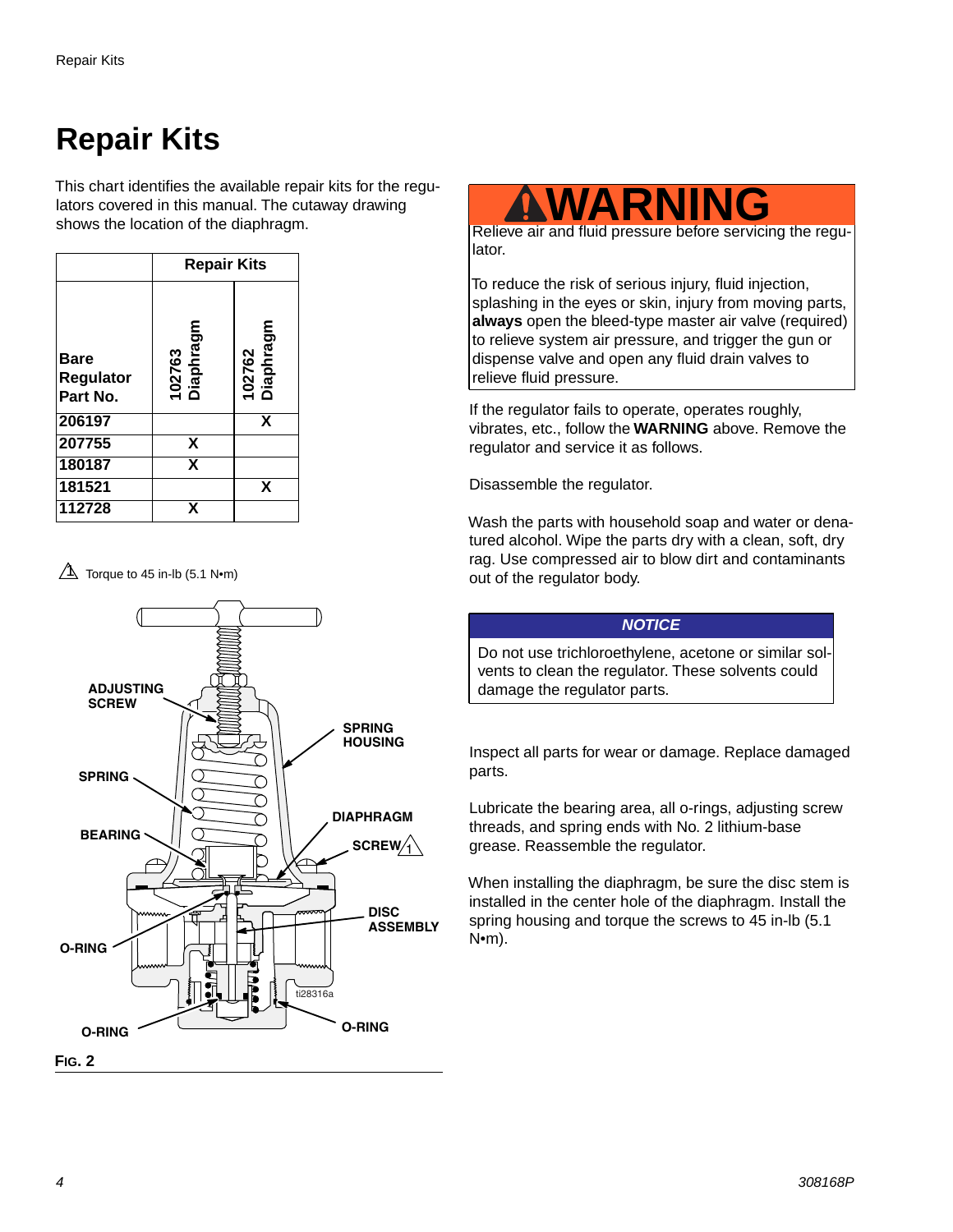### <span id="page-4-0"></span>**Parts**



| Ref. | Part   | <b>Description</b>                |   |
|------|--------|-----------------------------------|---|
| 1    | 206199 | AIR REGULATOR & GAUGE             |   |
|      |        | Includes items 1a, 1b, and 1c     |   |
| 1a   | 206197 | <b>AIR REGULATOR</b>              |   |
| 1b   | 100960 | GAUGE, 0-200 psi (0-1.4 MPa,      |   |
|      |        | 0-14 bar) range                   |   |
| 1c   | 100509 | PLUG, pipe; 1/4-18 npt            |   |
| 2    | 168595 | ADAPTER, 3/4(f) x 1/2(m) npt      |   |
| 3    | 107141 | VALVE, bleed-type master air, 3/4 | 1 |
|      |        | npt<br>160032 NIPPLE, 3/4 npt     |   |

#### **Models 236989 and 24Y519**

| Ref. | Part   | <b>Description</b>                   | Qty.                    |
|------|--------|--------------------------------------|-------------------------|
| 1    | 100101 | SCREW, cap, hex hd; 3/8-16;          | 1                       |
|      |        | 1" (25 mm) long                      |                         |
| 2    | 102806 | UNION, swivel, 90;                   | 1                       |
|      |        | 1" $npt(m)$ x 1" $npsm(f)$           |                         |
| 3    | 112728 | <b>AIR REGULATOR</b>                 | 1                       |
| 4    | 113163 | VALVE, bleed-type master air,        | 1                       |
|      |        | 1" npt (fbe)                         |                         |
| 5    | 158585 | NIPPLE; 1" npt                       | 1                       |
| 6    | 189978 | MANIFOLD, air;                       | 1                       |
|      |        | 1" npt(m) x 1" npt(f); 3/8, 1/4, and |                         |
|      |        | 1/8 npt ports                        |                         |
| 7    | 236990 | HOSE, 24" long, 1" npt(mbe),         | 1                       |
|      |        | 236989 only                          |                         |
|      | 17H502 | HOSE, 36" long, 1" npt(mbe),         | 1                       |
|      |        | 24Y519 only                          |                         |
| 8    | 100322 | LOCKWASHER, 3/8"                     | $\overline{\mathbf{c}}$ |
| 9    | 100139 | PLUG, pipe, 1/8 npt                  | 1                       |
| 11   | 101754 | PLUG, pipe, 3/8 npt                  | $\overline{1}$          |
| 13   | 100960 | GAUGE, 0-200 psi (0-1.4 MPa,         | 1                       |
|      |        | 0-14 bar) range                      |                         |
| 14   | 100840 | ELBOW, street, 90,                   | 1                       |
|      |        | $1/4 - 18$ npt (m x f)               |                         |
| 15   | 100721 | PLUG, pipe; 1/4 npt                  | 1                       |
| 18   | 113429 | COUPLER; 3/4 npt(m)                  | 1                       |
| 19   | 113430 | COUPLER; 3/4 npt(f)                  | 1                       |
| 20   | 158586 | BUSHING; 1" npt(m) x 3/4 npt(f)      | 1                       |
| 21   | 113498 | RELIEF VALVE, air;                   | 1                       |
|      |        | 110 psi (0.7 MPa, 7.6 bar)           |                         |
|      |        |                                      |                         |



1

1

1

1

1

1

ti28318a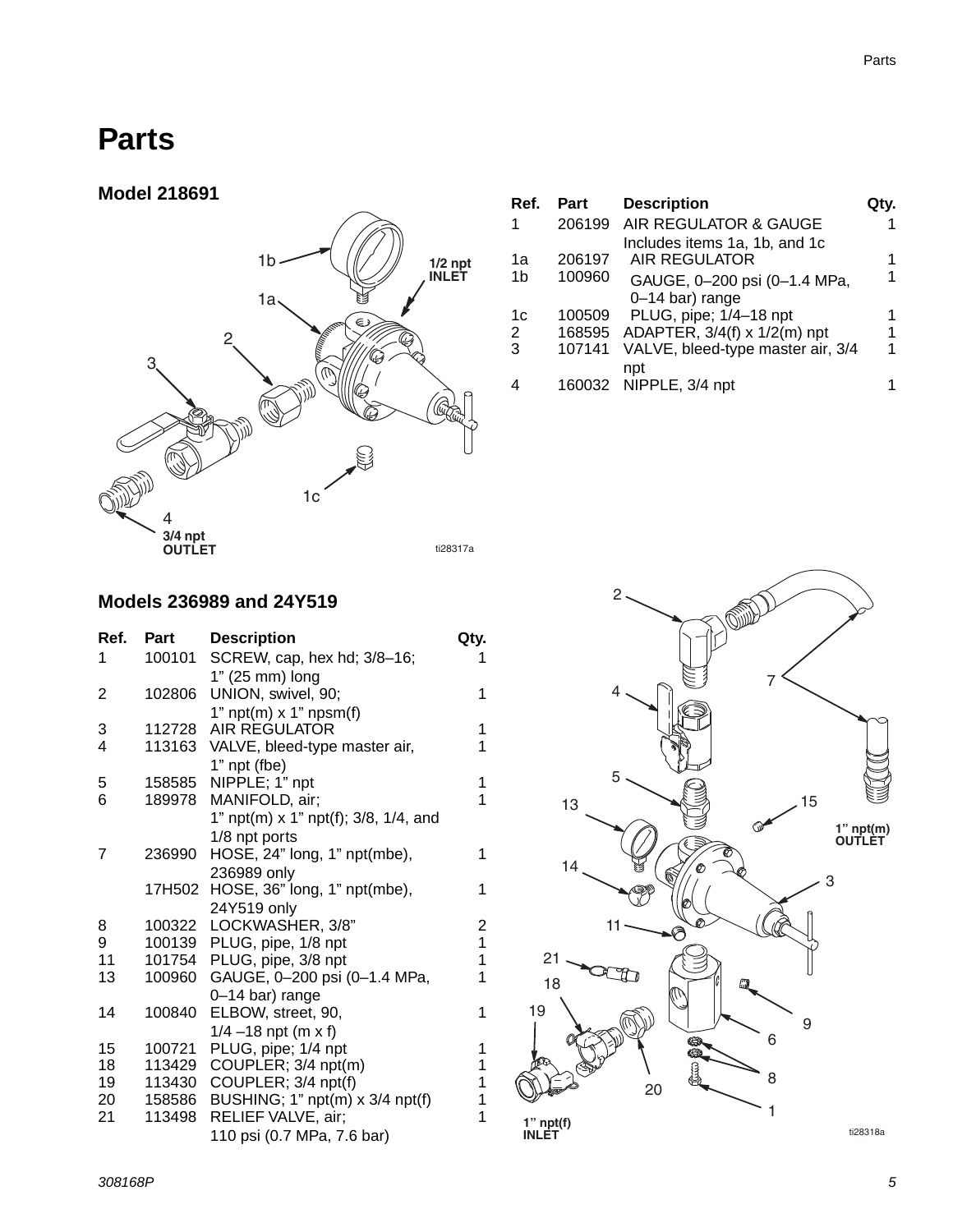### **Parts**

**Model 206276**



|        | <b>Description</b>                    | Qty                      |                                         |        | <b>Description</b>                   | Qtv                                                                                                                                         |
|--------|---------------------------------------|--------------------------|-----------------------------------------|--------|--------------------------------------|---------------------------------------------------------------------------------------------------------------------------------------------|
| 206197 | AIR REGULATOR                         |                          | 14                                      |        |                                      |                                                                                                                                             |
| 202961 | HOSE, 3/8 ID, cpld 3/8-18 x           |                          | 15                                      |        | NIPPLE, 1/8-27 npt                   |                                                                                                                                             |
|        | 1/4-18 npt, 48" (1219 mm)             |                          | 16                                      | 151519 | NIPPLE, reducing,                    |                                                                                                                                             |
| 203743 | <b>RESTRICTOR VALVE</b>               |                          |                                         |        | $1/4 - 18 \times 1/8 - 27$ npt       |                                                                                                                                             |
| 203842 | AIR VALVE, vacuum release             |                          | 17                                      |        | UNION, 90, 1/4-18 npt (m) x          |                                                                                                                                             |
| 208625 | AIR BLOW GUN                          |                          |                                         |        | $1/4 - 18$ npsm(f) swivel            |                                                                                                                                             |
| 214952 | HOSE, 3/4" ID, cpld 3/4 x 1/2 npt,    |                          | 18                                      |        | NIPPLE, 1/2-14 npt, 2 1/2" long      |                                                                                                                                             |
|        | 16" (406 mm) long                     |                          | 19                                      | 157191 | ADAPTER, 1/2-14 x 3/4-14 npt,        |                                                                                                                                             |
| 206292 | <b>SNAPOVER VALVE</b>                 |                          |                                         |        | 1 $7/8$ " long                       |                                                                                                                                             |
| 100839 | ELBOW, 1/8-27 npt                     |                          | 20                                      | 157785 | UNION, $3/4$ npt(m) x $3/4$ npsm(f)  |                                                                                                                                             |
| 100119 | ELBOW, 1/2" npt                       |                          |                                         |        | swivel                               |                                                                                                                                             |
|        |                                       |                          | 21                                      | 160701 | ELBOW, 1/8-27 npt (m x f)            |                                                                                                                                             |
| 107142 | VALVE, bleed-type master air,         |                          | 22                                      |        |                                      |                                                                                                                                             |
|        | $1/2 - 14$ npt(m x f)                 |                          |                                         |        | 24" (610 mm) long                    |                                                                                                                                             |
| 100960 | GAUGE, air pressure, 0-200 psi        |                          | 23                                      | 165770 |                                      |                                                                                                                                             |
|        |                                       |                          |                                         |        | $3/8 - 18$ npt(f), $1/8 - 27$ npt(f) |                                                                                                                                             |
| 802277 | CAPSCREW, hex head,                   | 4                        | 24                                      | 158581 | COUPLING, 1/2 npt (fbe)              |                                                                                                                                             |
|        | $5/16 - 18 \times 2 \frac{1}{2}$ long |                          |                                         |        | 1 1/4" long                          |                                                                                                                                             |
|        |                                       |                          | 25                                      | 100509 | PLUG, pipe, 1/4-18 nptf              |                                                                                                                                             |
|        | Ref Part                              | 100214 LOCKWASHER, 5/16" | $(0-14$ bar) range, $1/4-18$ npt thread |        | Ref Part                             | 150286 ADAPTER, 3/8 npt (m x f)<br>151243<br>155541<br>156877<br>165741 HOSE, 1/2" ID, cpld 1/8-27 npt,<br>AIR MANIFOLD, two 3/4-14 npt(f); |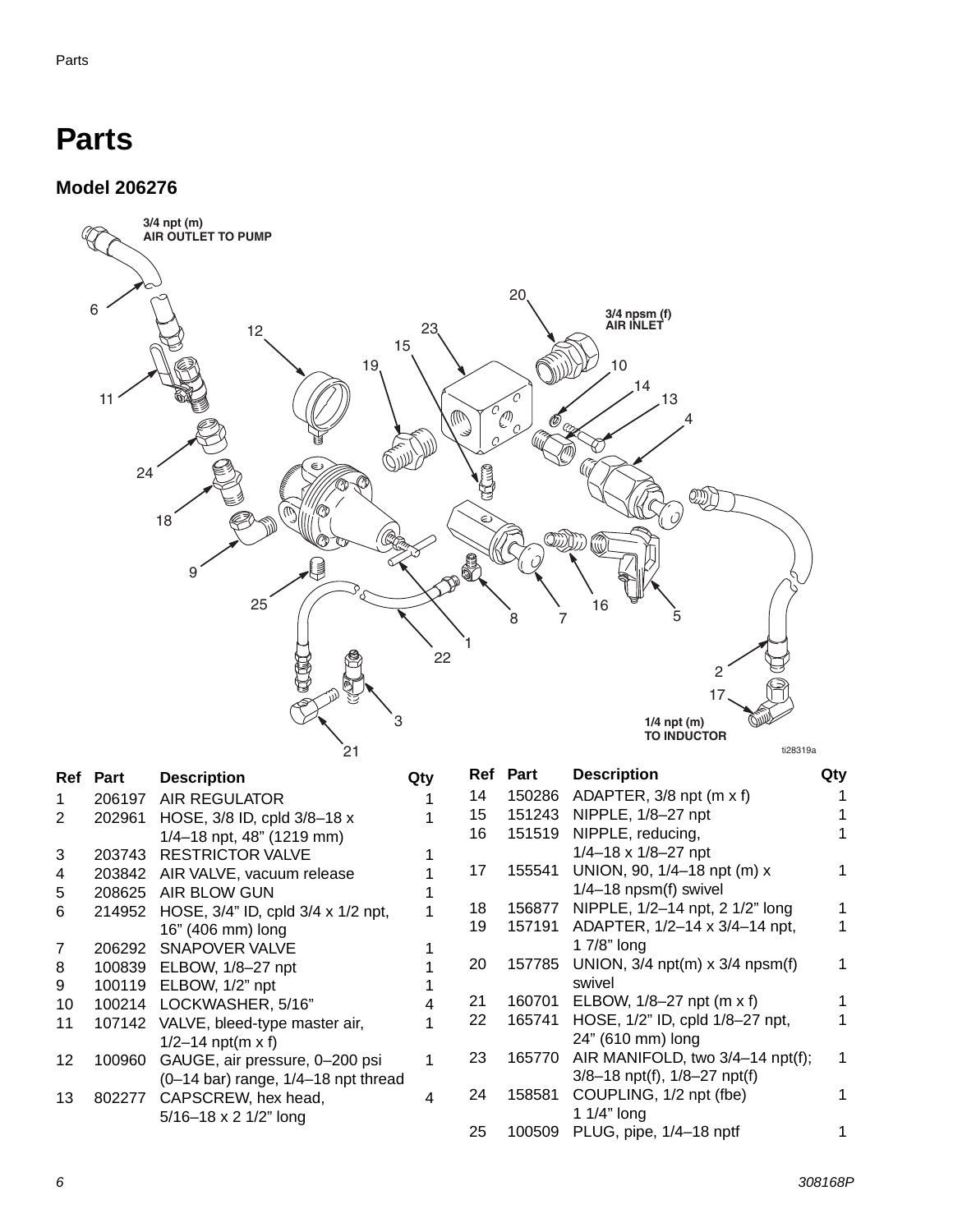#### **Model 205712**

| Ref. | Part   | <b>Description</b>                         |   |
|------|--------|--------------------------------------------|---|
| 1    | 206197 | AIR REGULATOR                              |   |
| 2    | 206205 | MANIFOLD, air                              |   |
|      |        | $1/2 - 14$ npt(m) x $3/4 - 14$ npsm(f)     |   |
|      |        | swivel, 3/8-16 npt mounting stud           |   |
| 3    | 100509 | PLUG, pipe, 1/4-18 nptf                    | 2 |
| 4    | 100131 | NUT, hex, 3/8-16 unc                       |   |
| 5    | 100133 | LOCKWASHER, spring, 3/8"                   |   |
| 6    | 100403 | PLUG, pipe, 1/8 npt                        |   |
| 7    | 187357 | ELBOW, street, 1/4 npt (m x f)             |   |
| 8    | 101180 | GAUGE, 0-200 psi (0-1.4 MPa,               | 1 |
|      |        | 0-14 bar) range                            |   |
| 9    |        | 214952 HOSE, air, 3/4" ID, coupled         |   |
|      |        | $3/4 - 14 \times 1/2$ npt,                 |   |
|      |        | 15" (381 mm) long                          |   |
| 10   |        | 107142 VALVE, bleed-type air, 1/2-14 npt 1 |   |

#### **Model 207651**

| Ref. | Part   | <b>Description</b>                     |   |
|------|--------|----------------------------------------|---|
| 1    | 207755 | <b>AIR REGULATOR</b>                   |   |
| 2    | 207675 | MANIFOLD, air                          | 1 |
|      |        | $3/4 - 14$ npt(m) x $3/4 - 14$ npsm(f) |   |
|      |        | swivel, 3/8-16 npt mounting stud       |   |
| 3    | 100509 | PLUG, pipe, 1/4-18 npt                 | 2 |
| 4    | 100131 | NUT, hex, 3/8-16 unc                   | 1 |
| 5    | 100133 | LOCKWASHER, spring, 3/8"               | 1 |
| 6    | 100403 | PLUG, pipe, 1/8-18 npt                 | 1 |
| 7    | 100840 | ELBOW, street, 1/4 npt (m x f)         | 1 |
| 8    | 101180 | GAUGE, 0-200 psi (0-1.4 MPa,           | 1 |
|      |        | 0-14 bar) range                        |   |
| 9    | 214953 | HOSE, air, 3/4" ID, coupled            | 1 |
|      |        | 3/4 npt (mbe), 15" (381 mm) long       |   |
| 10   | 107141 | VALVE, bleed-type air, 3/4-14 npt      | 1 |

#### <span id="page-6-0"></span>**Models 241661 and 902412 (not shown)**

| Ref. | Part   | <b>Description</b>             |   |
|------|--------|--------------------------------|---|
| 1    | 206197 | AIR REGULATOR                  | 1 |
|      | 207438 | MANIFOLD (used on 902412)      |   |
|      | 161262 | UNION (used on 241661)         |   |
| 6    | 100403 | PLUG, pipe (used on 902412)    | 1 |
|      | 100509 | PLUG, pipe (used on 241661)    |   |
| 7    | 100840 | ELBOW, street, 1/4 npt (m x f) | 1 |
| 8    | 100960 | GAUGE, 0-200 psi (0-1.4 MPa,   | 1 |
|      |        | 0-14 bar) range                |   |
| 10   | 107142 | VALVE, bleed (used on 902412)  | 1 |
|      | 113269 | VALVE, bleed (used on 241661)  |   |
| 11   | 158491 | NIPPLE; 1/2 npt                | 2 |
| 12   | 157416 | UNION, 90°, 1/2 npt (f) x      | 1 |
|      |        | 1/2 npsm(f) swivel             |   |
|      |        |                                |   |

#### **Model 244845 (not shown)**

| Ref. | Part | Description                         | Qty. |
|------|------|-------------------------------------|------|
| 1.   |      | 207755 AIR REGULATOR                |      |
| 3    |      | 100509 PLUG, pipe; 1/4-18 npt       |      |
| 8    |      | 100960 GAUGE, 0-200 psi (0-1.4 MPa, |      |
|      |      | $0-14$ bar) range                   |      |

#### **Model 218315**

| Ref. | Part   | <b>Description</b>                     | Qtv. |
|------|--------|----------------------------------------|------|
| 1    | 180187 | AIR REGULATOR                          |      |
| 2    | 207675 | MANIFOLD, air                          |      |
|      |        | $3/4 - 14$ npt(m) x $3/4 - 14$ npsm(f) |      |
|      |        | swivel, 3/8-16 npt mounting stud       |      |
| 3    | 100509 | PLUG, pipe, 1/4-18 npt                 | 2    |
| 4    | 100131 | NUT, hex, 3/8-16 unc                   |      |
| 5    | 100133 | LOCKWASHER, spring, 3/8"               |      |
| 6    | 100403 | PLUG, pipe, 1/8-18 npt                 | 1    |
| 7    | 100840 | ELBOW, street, 90°, 1/4 npt (m x f)    |      |
| 8    | 101180 | GAUGE, 0-200 psi (0-1.4 MPa,           |      |
|      |        | 0-14 bar) range                        |      |
| 9    | 214953 | HOSE, air, 3/4" ID, coupled            |      |
|      |        | 3/4 npt (mbe), 15" (381 mm) long       |      |
| 10   | 107141 | VALVE, bleed-type master air,          |      |
|      |        | $3/4 - 14$ npt                         |      |

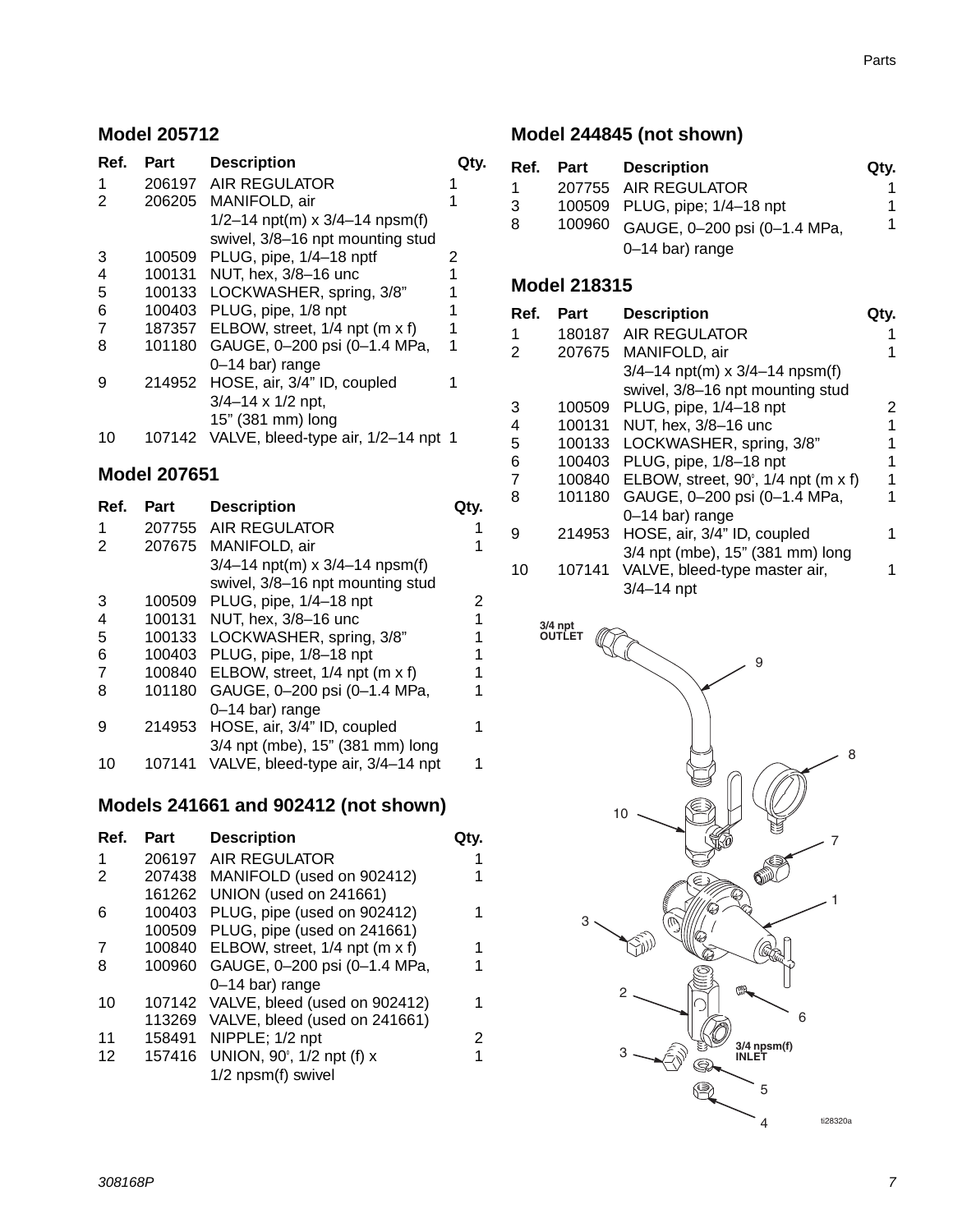### <span id="page-7-0"></span>**Accessories**

### **Gauges**

| Model  | Air Pressure Range                 | Inlet     | <b>Type of</b><br>Case | Dial Dia.                         | <b>Style P/N</b> | Glass  |
|--------|------------------------------------|-----------|------------------------|-----------------------------------|------------------|--------|
| 160430 | 0–100 psi<br>(0.7 MPa, 7 bar)      | $1/4$ npt | <b>Black</b>           | $ 2$ in. (51 mm) $ 1$             |                  | 102019 |
| 100960 | $ 0 - 200$ psi<br>(1.4 MPa, 14bar) | $1/4$ npt | <b>Black</b>           | $2$ in. (51 mm) $ 1$              |                  | 102019 |
| 101180 | $ 0 - 200$ psi<br>(1.4 MPa, 14bar) | $1/4$ npt | <b>Chrome</b>          | $ 2$ in. (51 mm) $ 1$             |                  | 102019 |
| 101689 | $ 0 - 200$ psi<br>(1.4 MPa, 14bar) | $1/4$ npt | Chrome                 | $\sqrt{2}$ in. (51 mm) $\sqrt{2}$ |                  | 102019 |



### **Bleed-Type Master Air Valves**

| Part No. | <b>Description</b>               |
|----------|----------------------------------|
| 113269   | $1/2$ npt (m x f), red handle    |
| 107142   | $1/2$ npt (m x f), yellow handle |
| 113331   | 1/2 npt (fbe), red handle        |
| 110225   | 1/2 npt (fbe), yellow handle     |
| 113218   | $3/4$ npt (m x f), red handle    |
| 107141   | 3/4 npt (m x f), yellow handle   |
| 113332   | 3/4 npt (fbe), red handle        |
| 110226   | 3/4 npt (fbe), yellow handle     |
| 113163   | 1" npt (fbe), red handle         |

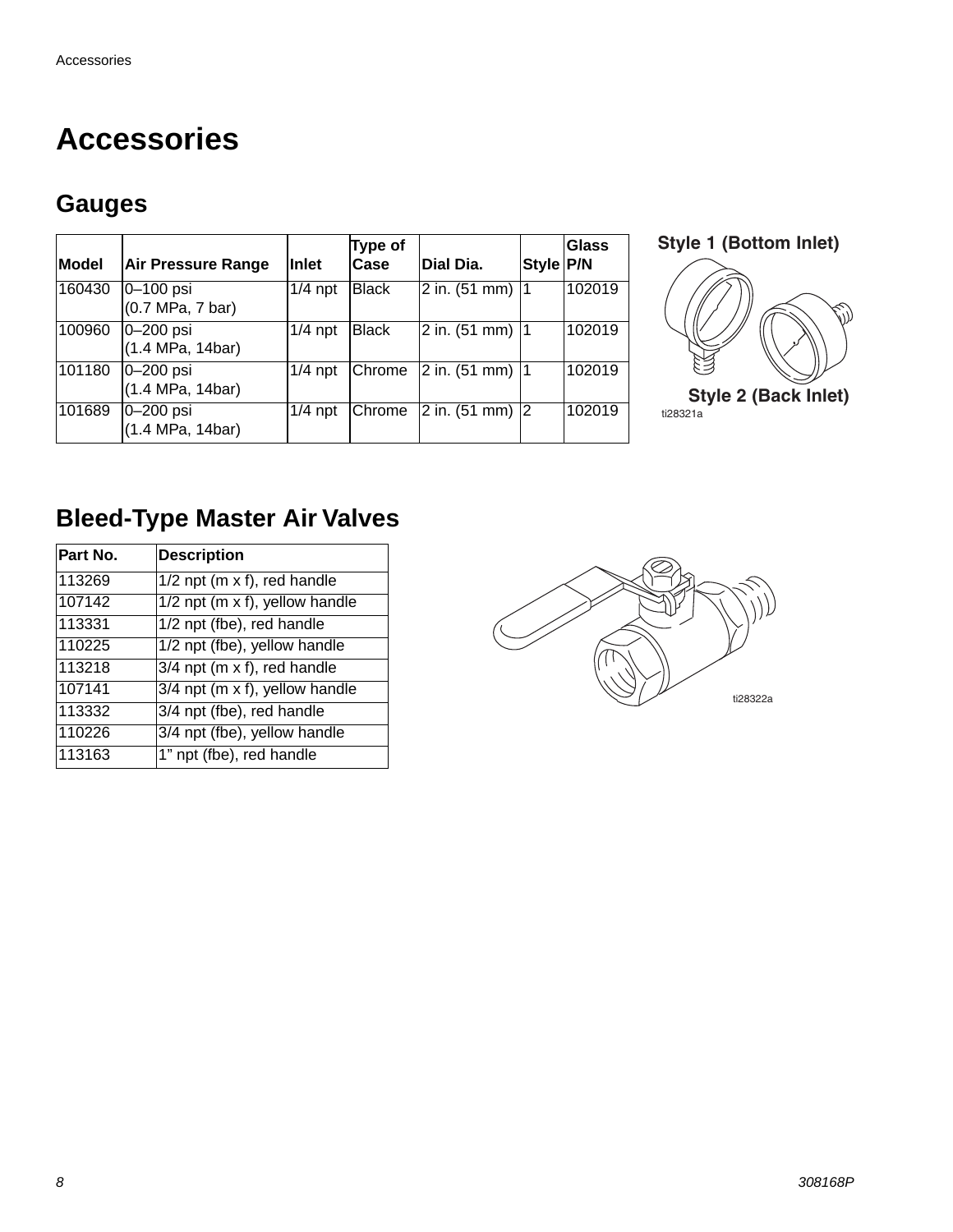### **Dimensions**

| Model  | A                  | в                  | C                    | D           |
|--------|--------------------|--------------------|----------------------|-------------|
| 206197 | 7.12"              | 1.5"               | 3.25"                | $1/2$ " npt |
|        | (181 mm)           | $(38 \text{ mm})$  | $(83$ mm $)$         |             |
| C11002 | 7.12"              | 1.5"               | 3.25"                | 3/8" npt    |
|        | (181 mm)           | (38 mm)            | $(83$ mm $)$         |             |
| 180187 | 7.9"               | 1.9"               | 4.25"                | 3/4" npt    |
|        | $(201 \text{ mm})$ | $ (48 \text{ mm})$ | $(108 \, \text{mm})$ |             |
| 181521 | 7.12"              | 1.5"               | 3.25"                | $1/2$ " npt |
|        | $(181 \text{ mm})$ | (38 mm)            | $(83$ mm $)$         |             |
| 207755 | 7.9"               | 1.9"               | 4.25"                | $3/4"$ npt  |
|        | $(201$ mm $)$      | $(48$ mm $)$       | $(108$ mm)           |             |
| 112728 | 10"                | 1.9"               | 4.38"                | $1"$ npt    |
|        | (254 mm)           | $(48$ mm)          | $(111 \, \text{mm})$ |             |



# <span id="page-8-0"></span>**Flow Curves**